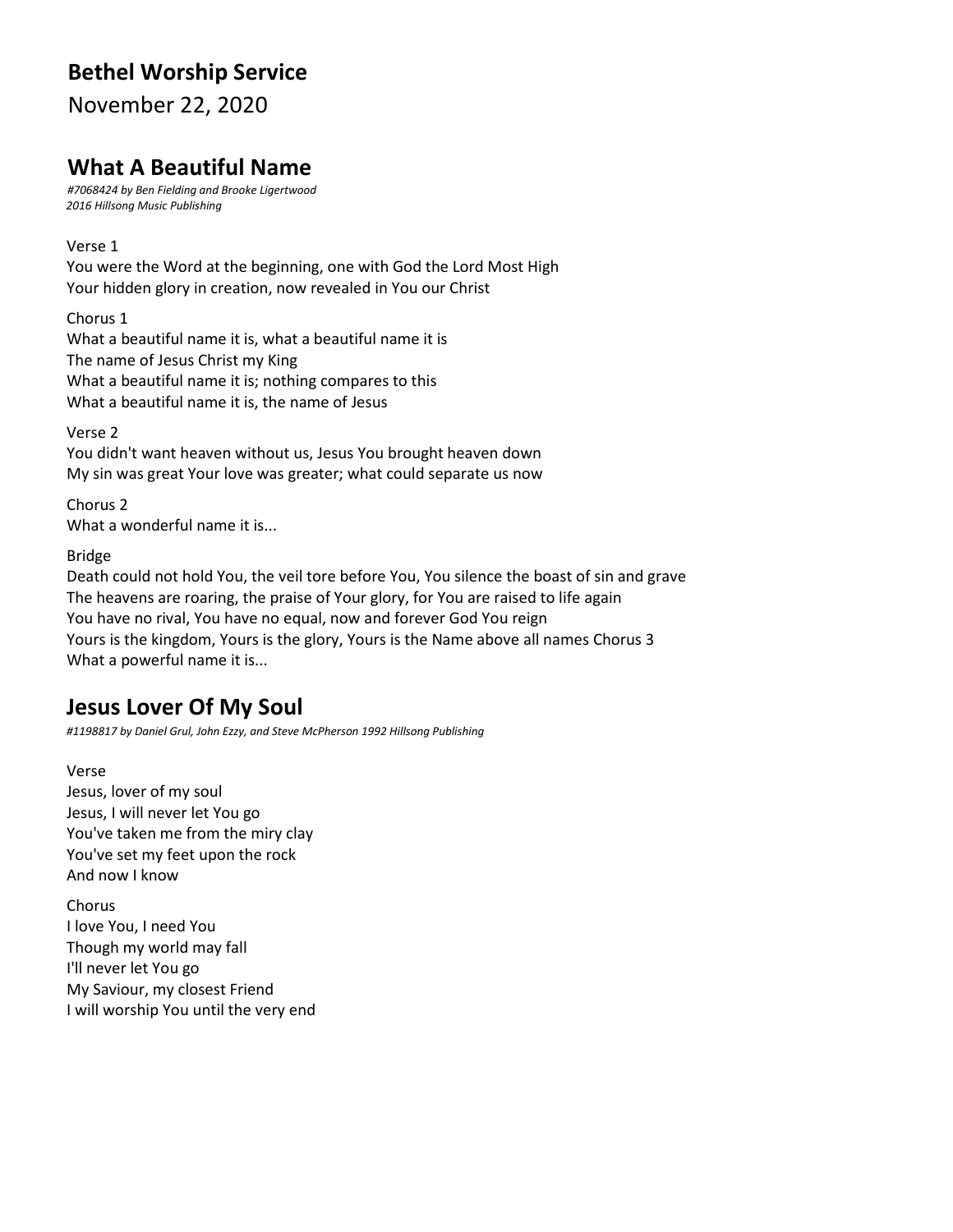# **God You're So Good**

*#7105729 by Brett Younker, Brooke Ligertwood, Kristian Stanfill, and Scott Ligertwood SHOUT! Music Publishing (Admin. by Capitol CMG Publishing), sixsteps Music (Admin. by Capitol CMG Publishing), and worshiptogether.com songs (Admin. by Capitol CMG Publishing)*

#### Verse 1

Amazing love that welcomes me the kindness of mercy That bought with blood wholeheartedly my soul undeserving

#### Chorus

God, You're so good, God, You're so good God, You're so good, You're so good to me

Verse 2 Behold the cross age to age and hour by hour The dead are raised this sinner saved the work of Your power

#### Bridge

I am blessed, I am called, I am healed, I am whole I am saved in Jesus' name Highly favoured, anointed, filled with Your power For the glory of Jesus' name

#### Verse 3

And should this life bring suffering Lord I will remember What Calvary has bought for me both now and forever

### **APOSTLE'S CREED**

I believe in God, the Father almighty, creator of heaven and earth. I believe in Jesus Christ, his only Son, our Lord, Who was conceived by the Holy Spirit and born of the Virgin Mary. He suffered under Pontius Pilate, was crucified, died, and was buried; He descended to hell. The third day he rose again from the dead. He ascended to heaven and is seated at the right hand of God the Father almighty. From there he will come to judge the living and the dead. I believe in the Holy Spirit, The holy catholic\* church, The communion of saints, The forgiveness of sins, The resurrection of the body, And the life everlasting. Amen.